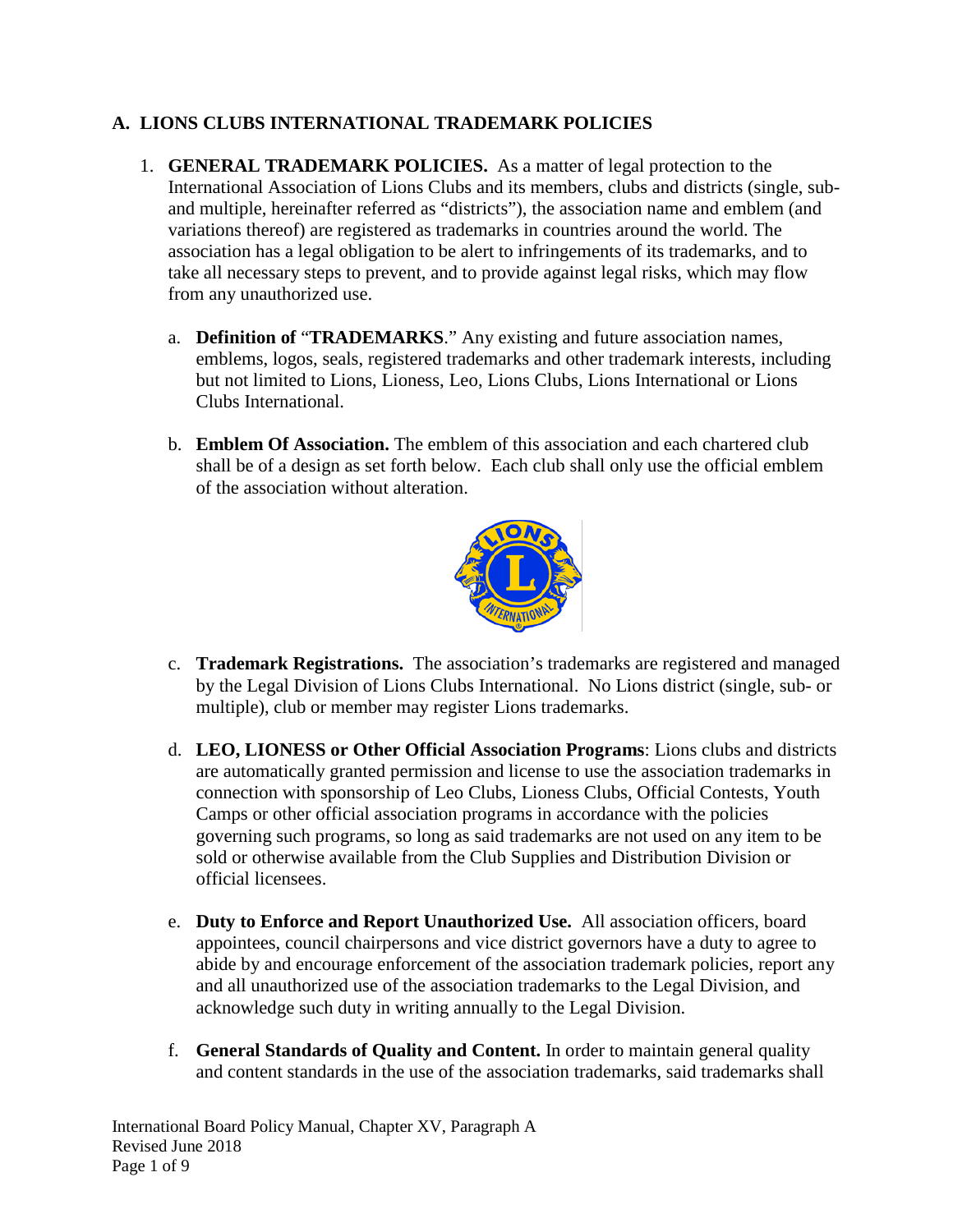not be used in a way that may be offensive in the relevant Lions community or in a way that may harm the reputation or the image of the association.

- 2. **OPERATIONS OF ASSOCIATION.** The association, its officers, directors and authorized staff may use the association trademarks in the promotion and furtherance of the association's purposes and general operations, so long as such use is done in accordance with the policies adopted from time to time by the International Board of Directors. General operations shall include but are not limited to the International Convention, club supplies, The LION Magazine, corporate sponsorships, cooperative alliances, and all other association programs and publications. The expenses for all new trademark registrations must be budgeted by the respective division, department or program. The expenses for all trademark renewals will be the responsibility of the Legal Division
- 3. **NON–DUES REVENUE PROGRAMS OFFERED BY THE ASSOCIATION**. The association, from time to time, may offer special non-dues revenue programs and services to all members, when feasible. Royalty income derived from the use of the association trademarks on such non-dues revenue programs will accrue to the general fund. The following products/programs shall not be offered as non-dues revenue programs by the association: Insurance products, mortgages, health products and financial services – excluding affinity credit cards.
- 4. **AUTOMATIC LICENSE TO MEMBERS, CLUBS AND DISTRICTS.** Lions members, clubs and districts are automatically granted permission and license to use the association trademarks in the promotion and furtherance of the association's purposes and club or district operations, such as sponsored programs, projects, community service and other events, so long as such use is done in accordance with the policies adopted from time to time by the International Board of Directors and the trademarks are not used on any goods or services to be sold or items otherwise available from the Club Supplies and Distribution Division and official licensees.
	- a. **Printed Material.** Lions members, clubs and districts are automatically granted permission and license to use the association trademarks on printed material reasonably related to club and district operations and promotion, (such as letterhead, business cards, envelopes and brochures), so long as such items are not to be sold.
	- b. **Digital Media Authorization**. Lions members, clubs and districts may use the association trademarks on their respective websites, in social media or other digital media applications, and as part of domain names and personal email addresses, provided that, all such use of the association trademarks are in accordance with the policies and procedures adopted from time to time by the International Board of Directors and such use clearly identifies the member, club or district to ensure that Lions Clubs International is not identified as the source of content.
	- c. **Downloaded Emblems**. Any reproduction of the association trademarks may be downloaded by Lions members from the official formats provided on the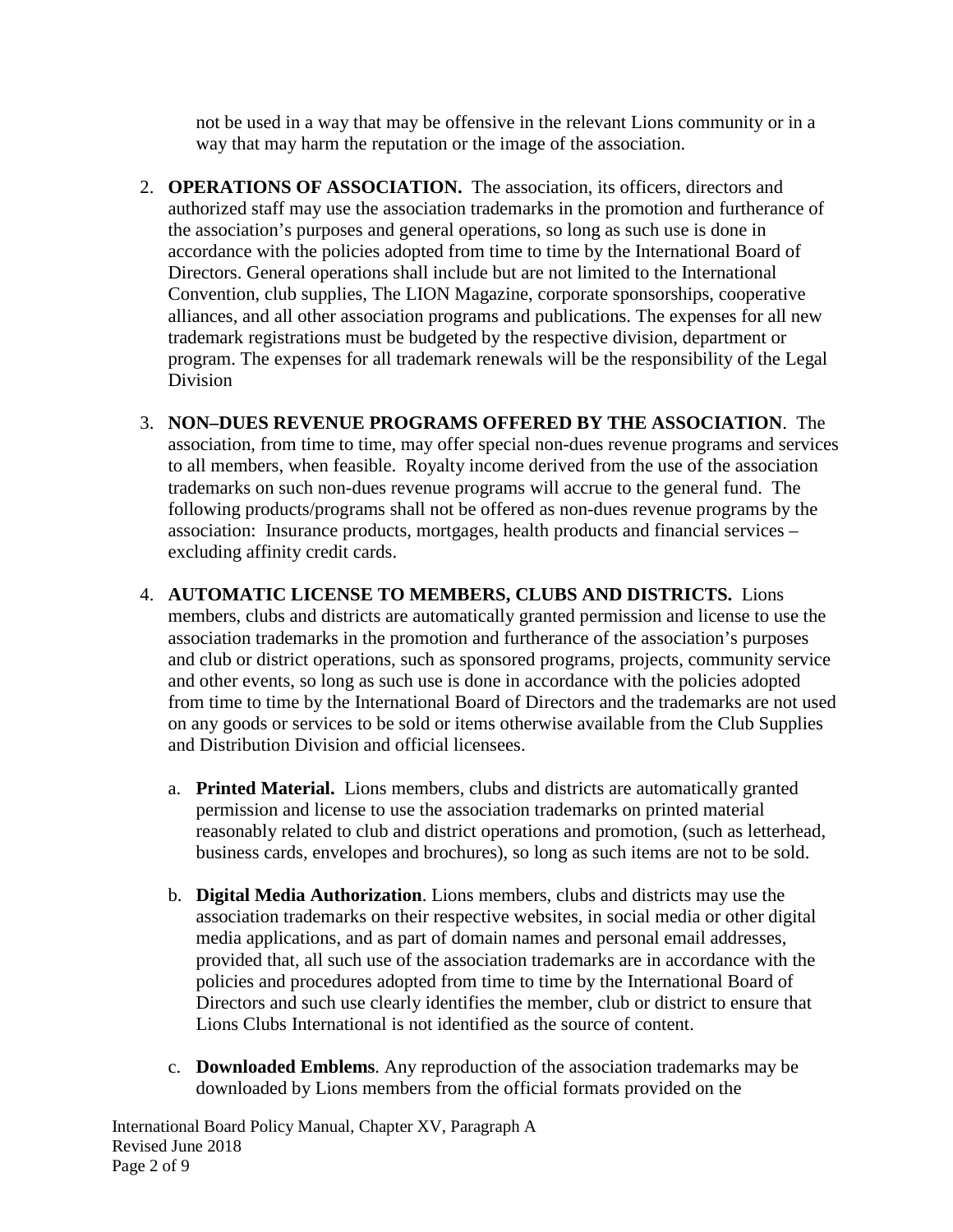association's website. These are the only trademarks that may be reproduced electronically or otherwise.

- 5. **AUTHORIZED USE BY LIONS MEMBERS, CLUBS AND DISTRICTS.** In addition to the automatic permission and license as provided in this policy, Lions members, clubs and districts are authorized to use the association trademarks as provided below:
	- a. **Use of Items Bearing the Association Trademarks.** Lions members, clubs and districts are authorized to use, purchase and sell items bearing the association trademarks obtained through the Club Supplies and Distribution Division and official licensees. For items not available through the Club Supplies and Distribution Division and official licensees, Lions clubs and districts are authorized to use, purchase, manufacture, distribute or sell items bearing the association trademarks as provided below:
		- (1) **Automatic Permission and License For Apparel Items (Excluding Vests)**: For all apparel items excluding vests, Lions members and districts are automatically granted permission and license to use, purchase, sell, manufacture or distribute items bearing the association trademarks when the total number of each individual item does not exceed thirty (30) in one fiscal year, and clubs are automatically granted permission and license to use, purchase, sell, manufacture or distribute items bearing the association trademarks when the total number of each individual item does not exceed thirty (30) or a total of one (1) per club member, whichever is greater, in one fiscal year. For purposes of this section, apparel items are defined as clothing such as caps, shirts and ties that one would wear to cover, protect or decorate your body.
		- (2) **All Other Items Requiring Approval**: For all vests, apparel items exceeding thirty (30) in one fiscal year, and all other items not otherwise identified, Lions members, clubs and districts which desire to use, purchase, sell, manufacture or distribute items bearing the association trademarks, must obtain approval from and pay such license fees and/or royalty payments as determined by the Club Supplies and Distribution Division or the Legal Division.

## b. **Sponsors of Club or District Projects**

(1) Lions clubs and districts are authorized to use the association trademarks in connection with the name and/or emblem of a sponsor of a club and/or district project as provided below, so long as the club or district name is clearly identified in all such use and such use does not conflict with the purposes of the association, compete with the activities, programs or existence of the association or Lions Clubs International Foundation, and: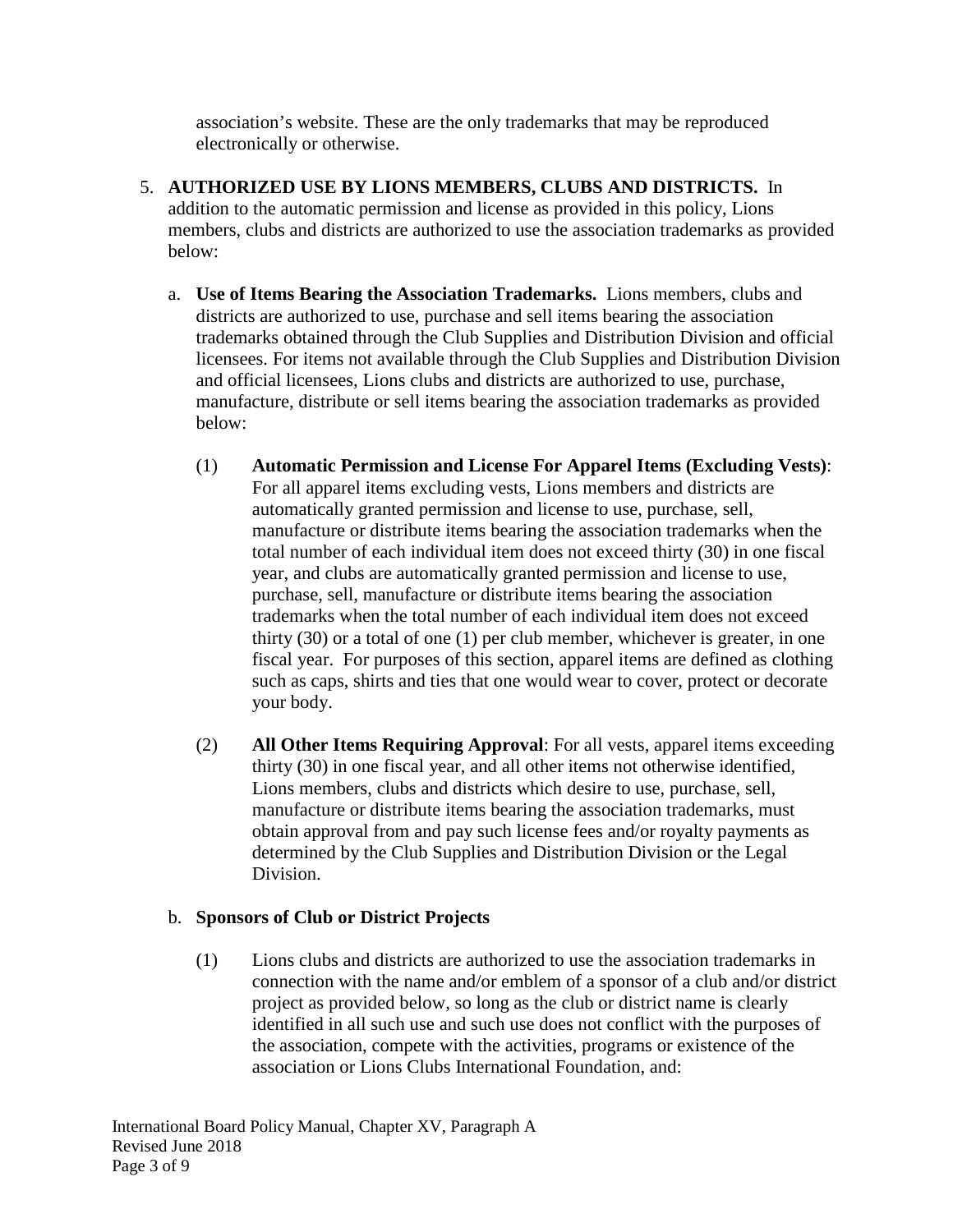- i. If the sponsor or project is a club(s) and/or one district (single or sub) project, then approval to use the association trademarks in connection with such project is automatically granted to said club(s) and/or district.
- ii. If the sponsor or project involves more than one sub-district and/or one multiple district, then the sponsor shall be approved by the respective multiple district council of governors.
- iii. If the sponsor or project involves more than one multiple district, then the sponsor shall be approved by each respective multiple district council of governors and the Legal Division.
- (2) An authorized Lions club and/or district sponsor may use the association trademarks on any written communication or promotional material, so long as use is done in accordance with the policies adopted from time to time by the International Board of Directors and meets the following requirements:
	- i. The name of Lions club and/or district responsible for the sponsorship of such project is clearly identified along with the association trademarks;
	- ii. Any use of the association trademarks are subject to the scope and duration of the Lions club or district project; and
	- iii. Upon the termination of the Lions club and/or district authorized sponsorship, authorization to use the association trademarks shall automatically terminate.
- c. **Lions Mobile Applications.** Lions clubs and districts seeking to use the association trademarks in connection with or within mobile applications must receive prior written approval from the Marketing Division, in consultation with the Legal Division.
- d. **Non-Dues Revenue Programs.** Lions clubs, districts, Lions-sponsored foundations, or other Lions-sponsored entities (hereinafter referred to as "sponsors") may offer non-dues revenue programs and services within its defined boundaries, as provided below:
	- (1) The non-dues revenue programs or services shall not compete or otherwise conflict with an existing program, sponsored by the association, except as authorized by the International Board of Directors. Permission will be granted to use the association trademarks in connection with the sponsorship of said programs only where a similar program is not currently in existence.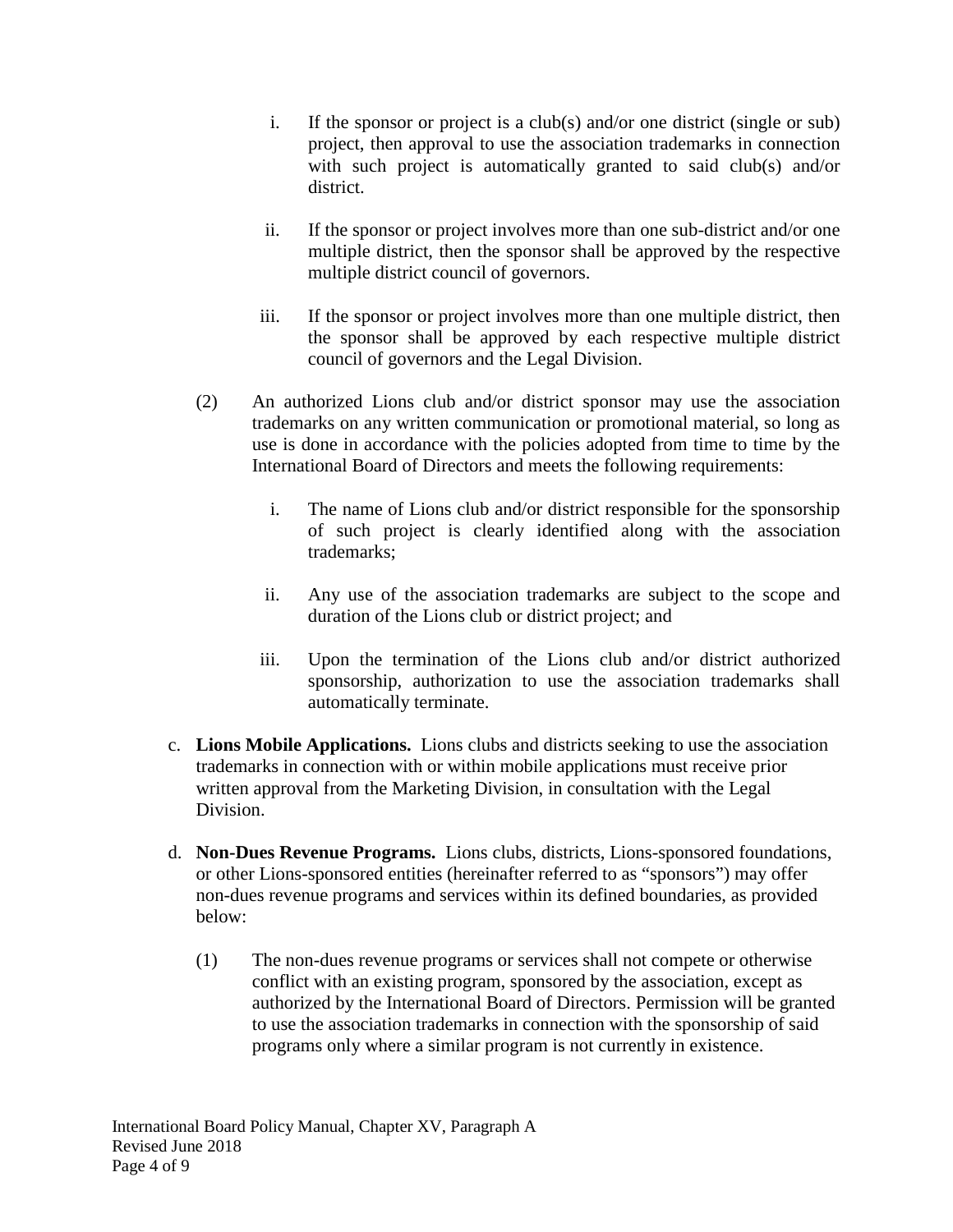- (2) Sponsors of a non-dues revenue program or service shall be required to apply for use of the association trademarks. The application shall include a resolution of support by the sponsoring district cabinet or multiple district council of governors as applicable. The association may require such other documentation as it deems necessary to consider the application.
- (3) In order to receive authorization to use the association trademarks, the sponsor must agree to review all solicitation materials, including any website content, to ensure that the same are consistent with general standards of quality and content and the applicable trademark policies of the International Board of Directors. Before solicitation begins, all material including proposed website design, must be submitted to the Legal Division for approval.
- (4) The sponsor must be clearly identified on the proposed solicitation materials and any other item on which the association trademarks will be printed or otherwise affixed, including, if applicable, credit cards.
- (5) The sponsor and the non-dues revenue program vendor agree to pay a royalty of 10% of the lesser of the gross revenue or net profit received by the sponsor from the vendor as a royalty for use of the association trademarks. The Finance Division will communicate with each licensed sponsor at least annually to determine royalty owing to the association. Each sponsor is encouraged to reserve the right to inspect all relevant records and documentation of the vendor to verify the accuracy of the royalty.
- (6) The International Board of Directors reserves the right to revoke the license to use the association trademarks upon giving notification to the sponsor and, if known, any vendor. If appropriate and feasible, any such revocation would take into consideration sponsor and vendor contract obligations. In the event the license is revoked, the vendor is required to immediately cease and desist from using the association trademarks.
- (7) The sponsor and the non-dues revenue vendor shall use the mailing lists provided by the association for program solicitation purposes only and shall not duplicate or use such mailing lists, for any other purpose whatsoever. If the sponsor and/or non-dues revenue vendor use or make available the association mailing lists for any purpose other than the program, the association reserves the right to immediately revoke authorization to use the association trademarks. Such revocation will be effective immediately upon issuance of the notification to the offending party. A penalty of US\$5000.00 shall be assessed against the sponsor and/or non-dues revenue vendor who uses or makes available the mailing lists for any improper purposes or duplicates such lists without authorization.
- e. **District Endorsement of International Convention Tour Coordinator.** A district is authorized to endorse a tour coordinator to coordinate travel and/or tours related to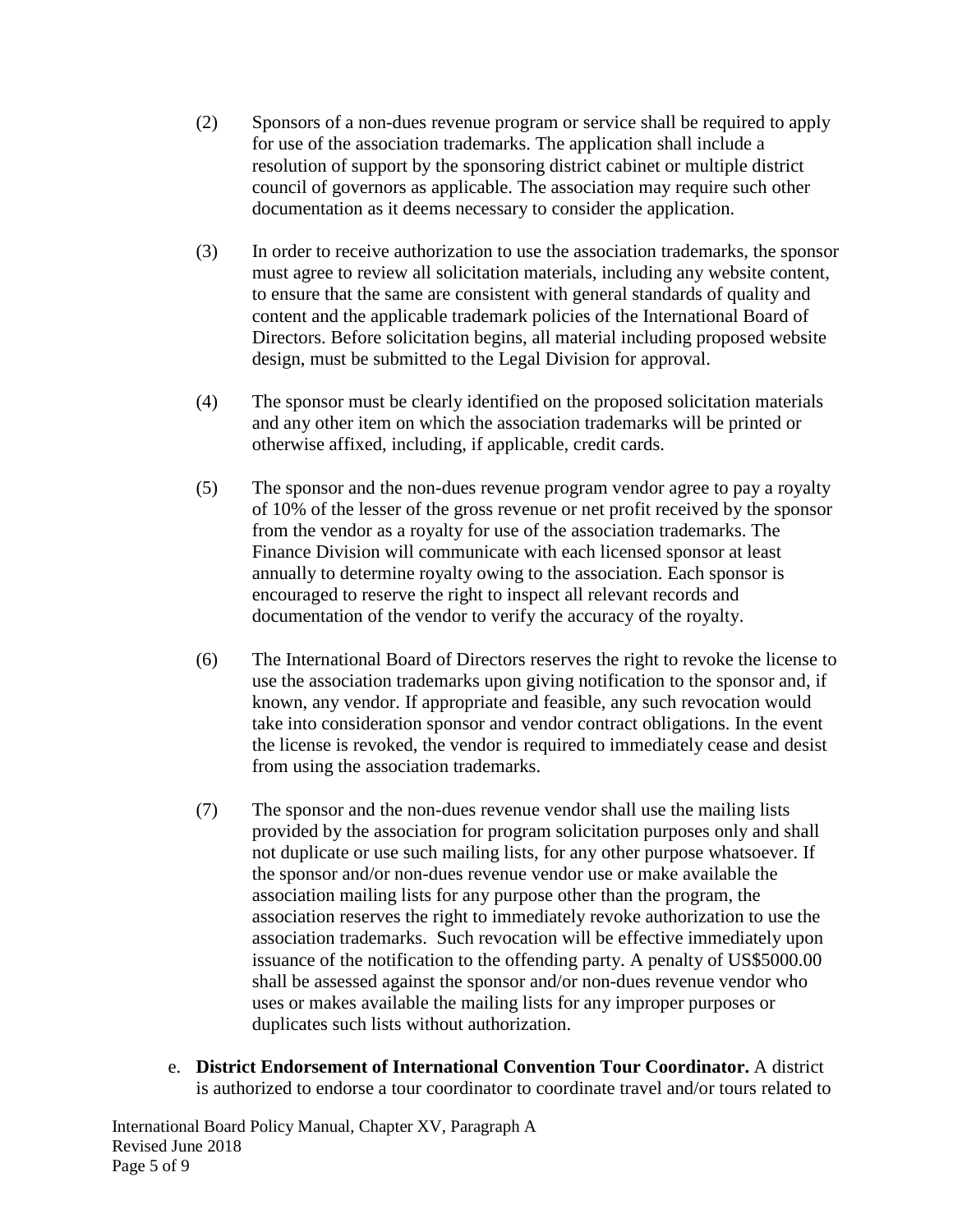the International Convention. An application for endorsement of a tour coordinator must be submitted to the Convention Division. If an endorsed tour coordinator wishes to use the association trademarks in connection with a travel brochure or similar related literature, the tour coordinator must submit to the Convention Division the following:

- (1) A sample of the brochure or similar literature, which must include the following disclaimer: "The International Association of Lions Clubs as well as the Lions district (single, sub- and multiple) shall not be responsible for losses incurred."
- (2) Payment of US\$25.00 as a royalty for use of the association trademarks.
- **6. FOUNDATIONS.** The International Board of Directors or its designee, the General Counsel, may grant license to use the association trademarks to any legal entity other than Lions clubs or districts (hereinafter referred to as "foundation"), provided that such entity complete an application in the form attached hereto as Exhibit A. Prior to authorization, the foundation must submit sufficient documentation demonstrating that the proposed activities of the foundation meet the following criteria:
	- a. **Name of Foundation.** The name of the proposed foundation shall:
		- (1) Include Lions in the name of a foundation;
		- (2) Include a community, city, district, state, geographic area or other local designation in the name of a foundation;
		- (3) Not conflict with or cause confusion with Lions Clubs International or Lions Clubs International Foundation; and
		- (4) Not include the word "Association" in the name of a foundation.
	- b. **Governing Document Requirements.** The Articles of Incorporation By-laws, and/or other governing documents (hereinafter referred to as "governing documents") of the proposed foundation must contain provisions which provide:
		- (1) At least a majority of its board of directors are Lions club members in good standing;
		- (2) Amendments to its governing documents shall be approved by the general membership of the foundation at a district convention or regular annual meeting;
		- (3) Membership consists of Lions clubs or club members in good standing;
		- (4) Proxy voting is not permitted; and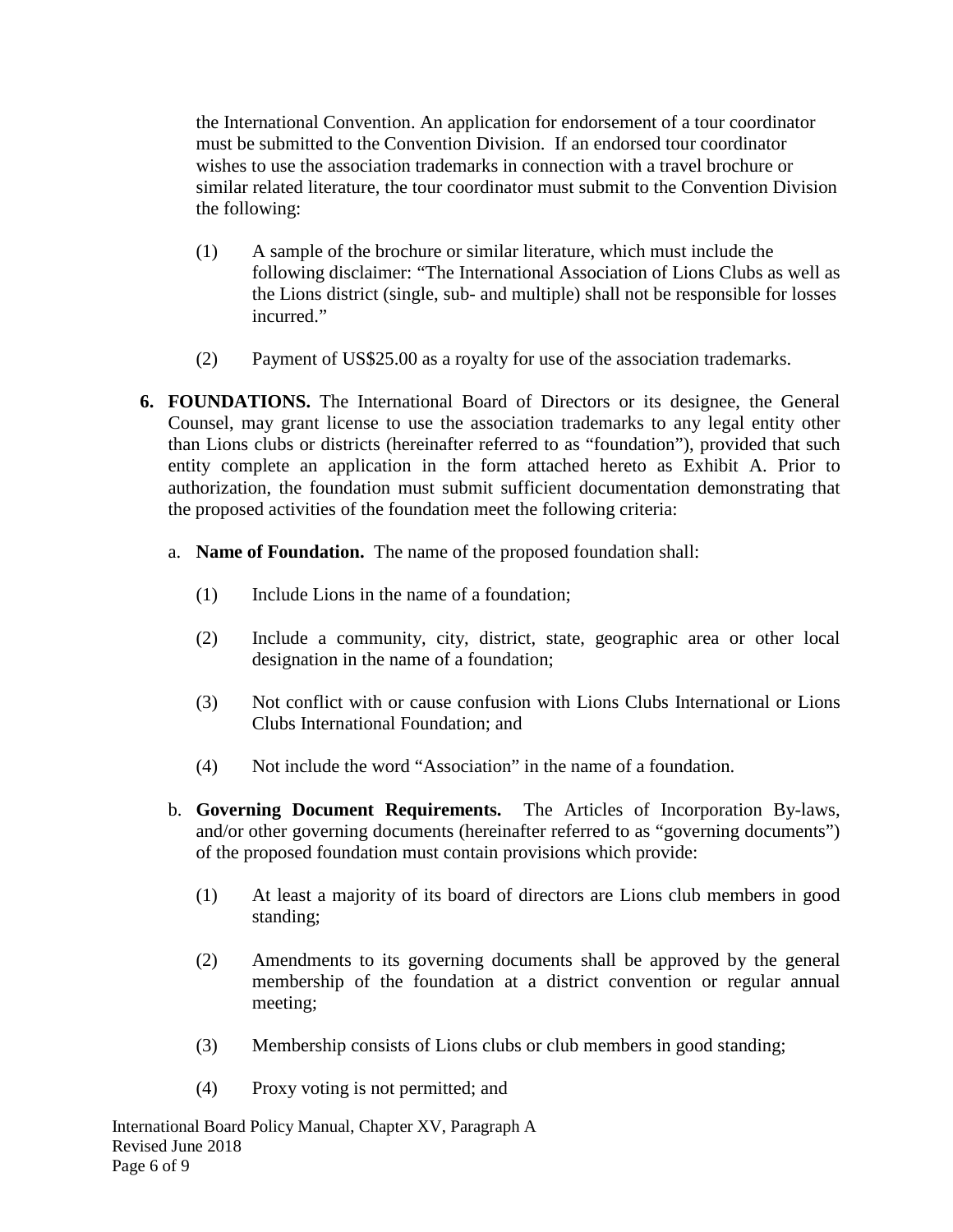- (5) Mandatory dues are not assessed against members of the foundation.
- c. **Purposes.** The purposes of the applying foundation must further the purposes and enhance the image of the association. The applying foundation shall not engage in activities that may conflict with the activities, programs or existence of the association or Lions Clubs International Foundation. Other factors deemed relevant may be considered.
- d. **Formation Approval.** If the applying foundation is being sponsored by a single club or a group of three (3) or fewer clubs, the applying foundation must submit evidence that each of the sponsoring Lions clubs have approved the formation of the foundation. If the applying foundation is being sponsored by one or more districts (single, sub- or multiple), a group of four (4) or more clubs, or its name implies district level involvement, the applying foundation must submit evidence that the districts (single, sub- or multiple) have approved the formation of the foundation.
- e. **Annual Filing Requirements.** The foundation must annually submit its current governing documents along with a list of its current officers to the Legal Division.
- f. **Use of Association Trademarks.** Approved foundations must use the Lions name and emblem prominently in its name and operations, including literature, promotional materials and activities. Use of the association trademarks must be in accordance with the policies adopted from time to time by the International Board of Directors. The trademarks shall not be used on any item to be sold or otherwise available from the Club Supplies and Distribution Division and official licensees.
- g. **Revocable License.** Foundations meeting the criteria established herein may be issued a revocable license to use the association trademarks. Such use shall continue only if the foundation continues to meet all the criteria set forth herein, comply with the annual filing requirements and maintain the continued support of Lions. Failure to follow these policies may result in the revocation of the license.
- **7**. **OFFICIAL LICENSEES.** The Club Supplies and Distribution Division may initiate agreements with manufacturers or other vendors throughout the world to provide Lions members, Lions clubs and districts with items bearing the association trademarks. The terms under such license agreements shall be determined by the Club Supplies and Distribution Division and shall include license fees and/or royalty payments on all items sold.
- **8. CONVENTION TRADING PINS.** The association trademarks may be used on convention trading pins as follows:
	- a. Definition of a Convention Trading Pin. A convention trading pin is a pin bearing the association's registered trademarks which: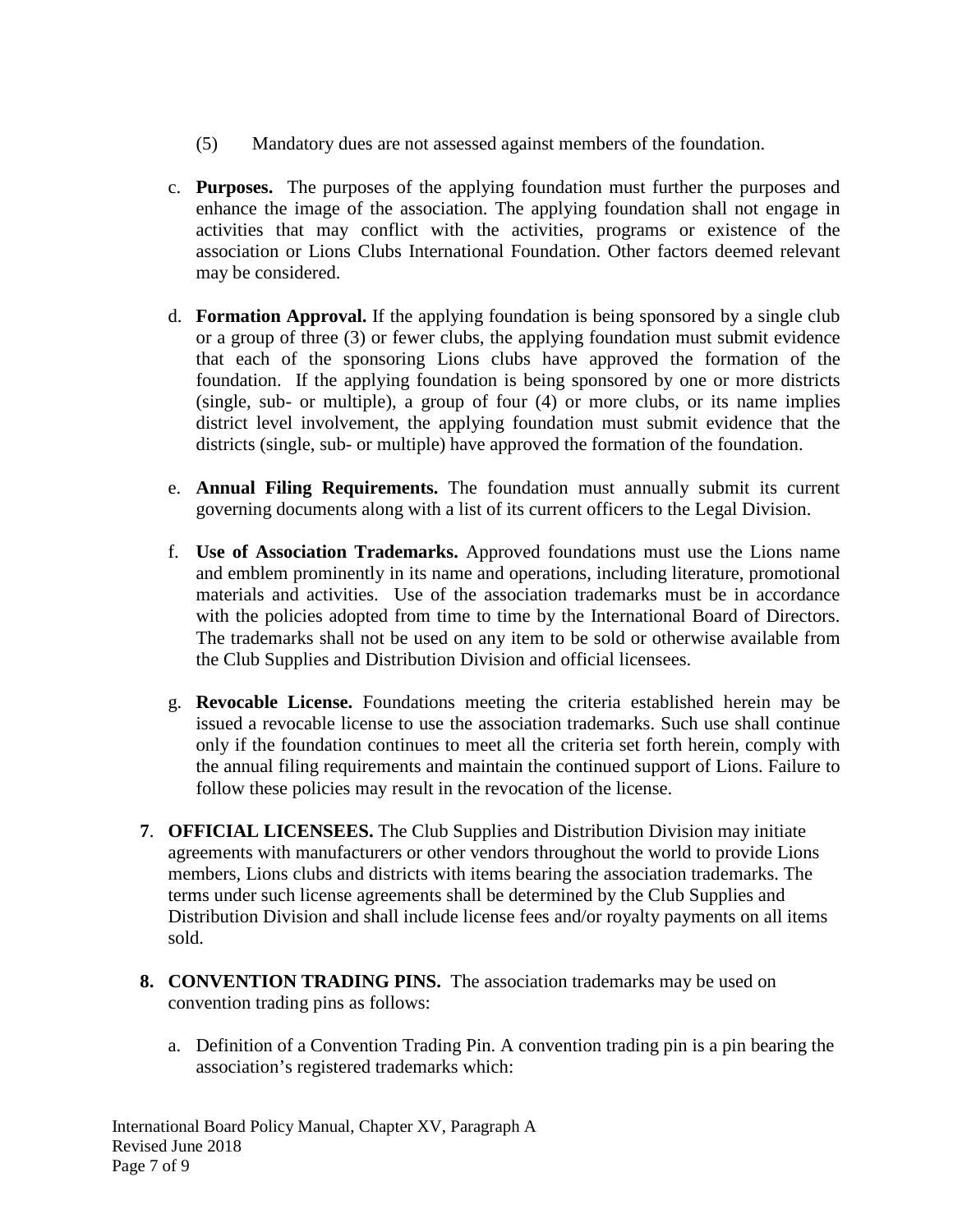- (1) Is ordered from an authorized licensee;
- (2) Is clearly identified with the club, district (single, sub- or multiple) or member's name to ensure that Lions Clubs International is not identified as the source of the pin;
- (3) Is used solely for trading or gift purposes at Lions conventions or similar functions;
- (4) Is in conformance with the association's trademark policies adopted by the International Board of Directors;
- (5) Contains the permanent marking of ® as required by trademark law;
- (6) Contains licensee's identifying mark on the back side of the pin;
- (7) Is fitted on the back side with a single clutch, multiple clutch, safety pin, straight pin or screw-back attachment;
- (8) Does not designate or relate to any office on any Lions entity;
- (9) Is not manufactured for the purpose of recognition, special achievements, training, awards or support of any Lions entity or partners;
- (10) Is not manufactured to indicate attendance at, or participation in Lions meetings or special events; and
- (11) Is not a jewelry item or piece that is in the same class as an item available in the Lions Official Supply Catalog or special sales promotion brochures or flyers published from time to time by the association's Club Supplies and Distribution Division.
	- i. The official membership lapel pin shall not be considered a Convention Trading Pin.
	- ii. Lions Convention Trading Pins may be obtained solely from Club Supplies and/or an official licensee authorized to manufacture, sell and distribute trading pins.
- **9. CONVENTION HOST COMMITTEE.** The International Convention Host Committee shall be permitted to use the association trademarks in promotion of the International Convention, including the sale of items before and during the International Convention, provided the Host Committee obtains approval from and pays such royalties as determined by the Convention Division and the Legal Division.